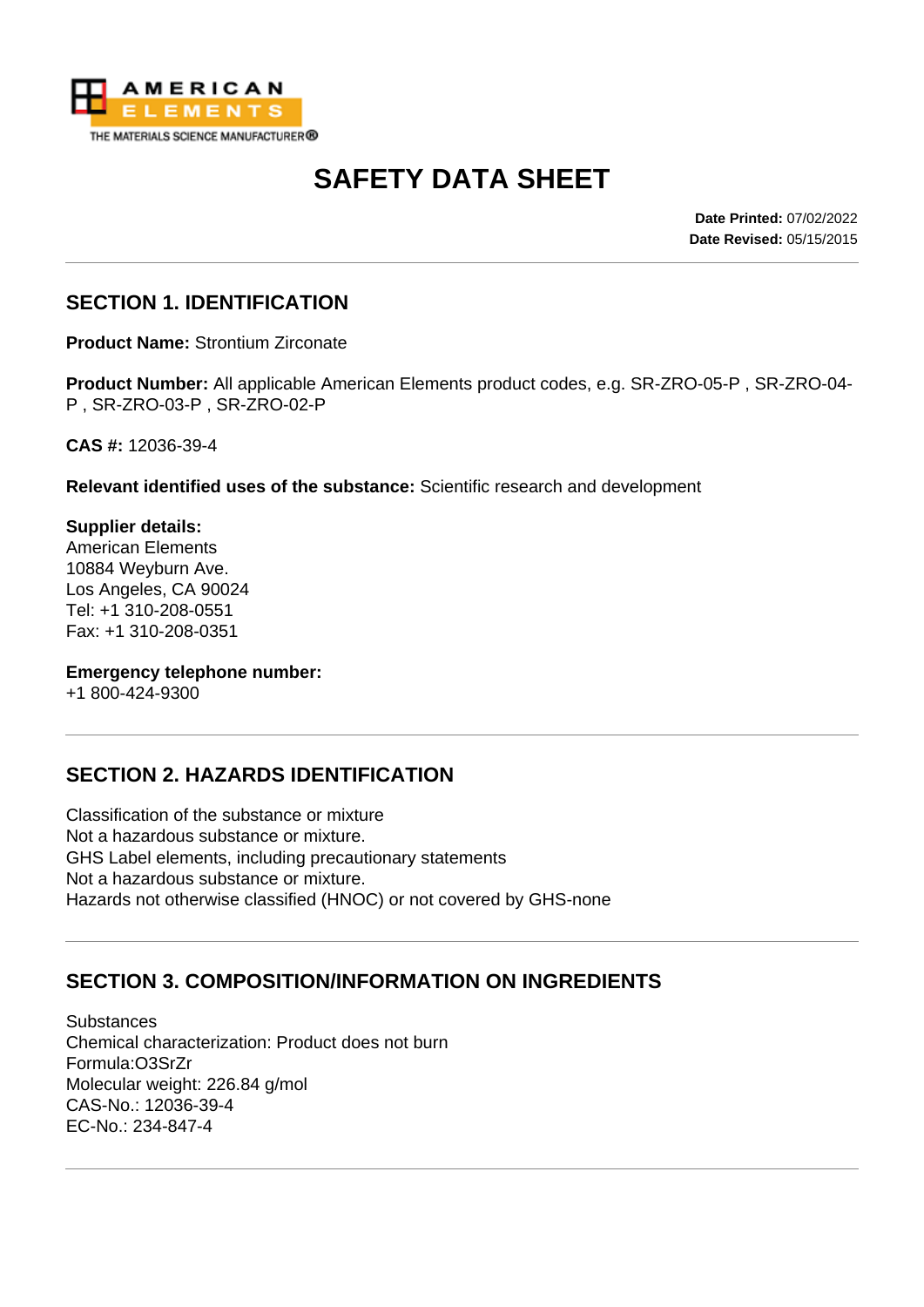### **SECTION 4. FIRST AID MEASURES**

Description of first aid measures If inhaled If breathed in, move person into fresh air. If not breathing, give artificial respiration. In case of skin contact Wash off with soap and plenty of water. In case of eye contact Flush eyes with water as a precaution. If swallowed Never give anything by mouth to an unconscious person. Rinse mouth with water. Most important symptoms and effects, both acute and delayed The most important known symptoms and effects are described in the labelling (see section 2) and/or in section 11 Indication of any immediate medical attention and special treatment needed No data available

### **SECTION 5. FIREFIGHTING MEASURES**

Extinguishing media Suitable extinguishing media Use extinguishing measures that are appropriate to local circumstances and the surrounding environment. Special hazards arising from the substance or mixture Carbon oxides Nature of decomposition products not known. Strontium oxides, Zirconium oxides Advice for firefighters Wear self-contained breathing apparatus for firefighting if necessary. Further information The product itself does not burn.

#### **SECTION 6. ACCIDENTAL RELEASE MEASURES**

Personal precautions, protective equipment and emergency procedures Avoid dust formation. Avoid breathing Vapors, mist or gas. For personal protection see section 8. Environmental precautions Do not let product enter drains. Methods and materials for containment and cleaning up Sweep up and shovel. Keep in suitable, closed containers for disposal. Reference to other sections For disposal see section 13.

### **SECTION 7. HANDLING AND STORAGE**

Precautions for safe handling Provide appropriate exhaust ventilation at places where dust is formed. For precautions see section 2. Conditions for safe storage, including any incompatibilities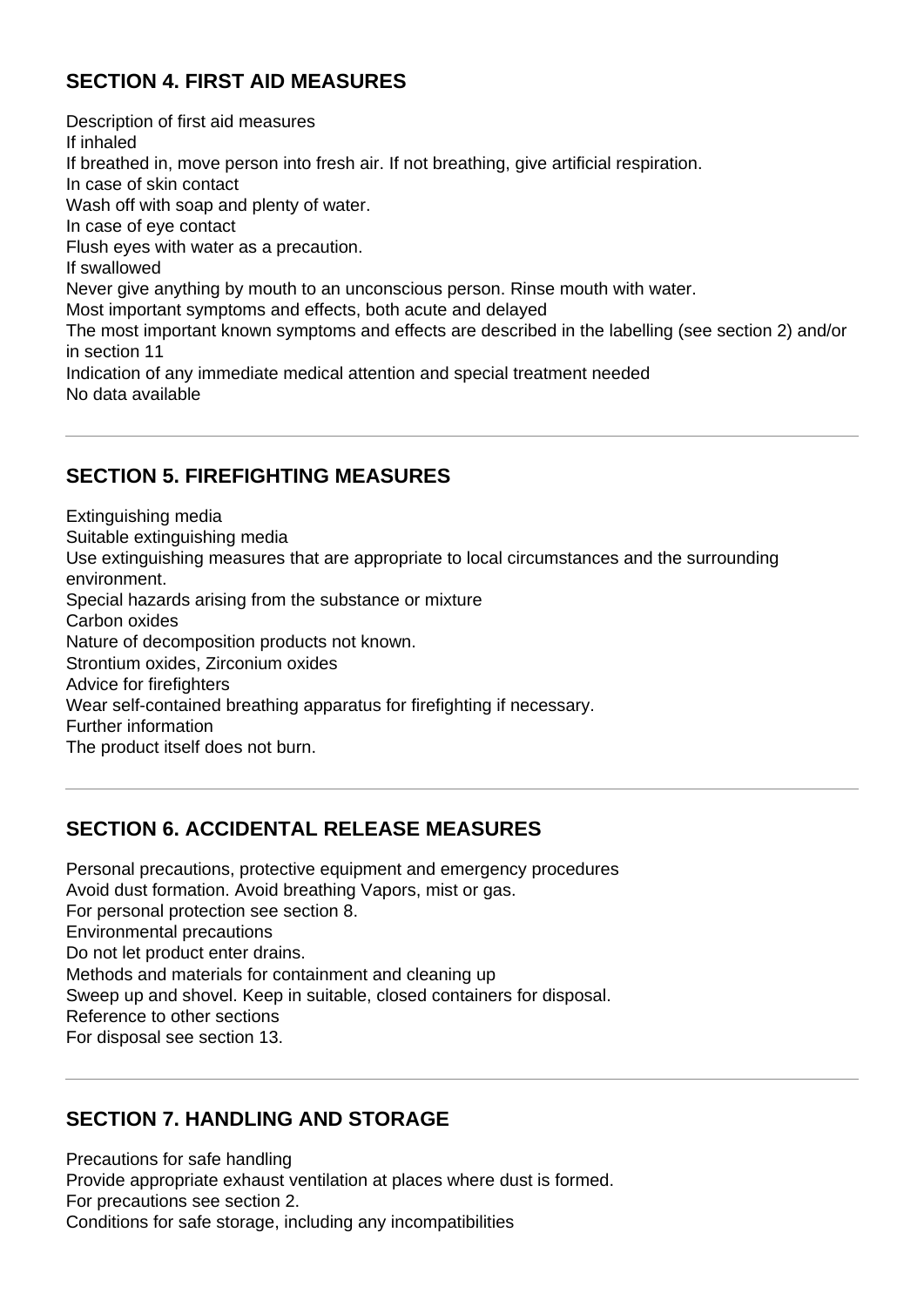Keep container tightly closed in a dry and well-ventilated place. Keep in a dry place. Specific end use(s) Apart from the uses mentioned in section 1 no other specific uses are stipulated.

### **SECTION 8. EXPOSURE CONTROLS/PERSONAL PROTECTION**

Exposure controls Appropriate engineering controls General industrial hygiene practice. Personal protective equipment Eye/face protection Use equipment for eye protection tested and approved under appropriate government standards such as NIOSH (US) or EN 166(EU). Skin protection Handle with gloves. Gloves must be inspected prior to use. Use proper glove removal technique (without touching glove's outer surface) to avoid skin contact with this product. Dispose of contaminated gloves after use in accordance with applicable laws and good laboratory practices. Wash and dry hands. Body Protection Choose body protection in relation to its type, to the concentration and amount of dangerous substances, and to the specific work-place., The type of protective equipment must be selected according to the concentration and amount of the dangerous substance at the specific workplace. Respiratory protection Respiratory protection is not required. Where protection from nuisance levels of dusts are desired, use type N95 (US) or type P1 (EN 143) dust masks. Use respirators and components tested and approved under appropriate government standards such as NIOSH (US) or CEN (EU). Control of environmental exposure Do not let product enter drains.

## **SECTION 9. PHYSICAL AND CHEMICAL PROPERTIES**

Information on basic physical and chemical properties **Appearance** Form: powder or solid in various forms Odor No data available Odor Threshold No data available pH No data available Melting point/freezing point No data available Initial boiling point and boiling range No data available Flash point N/A Evaporation rate No data available Flammability (solid, gas) No data available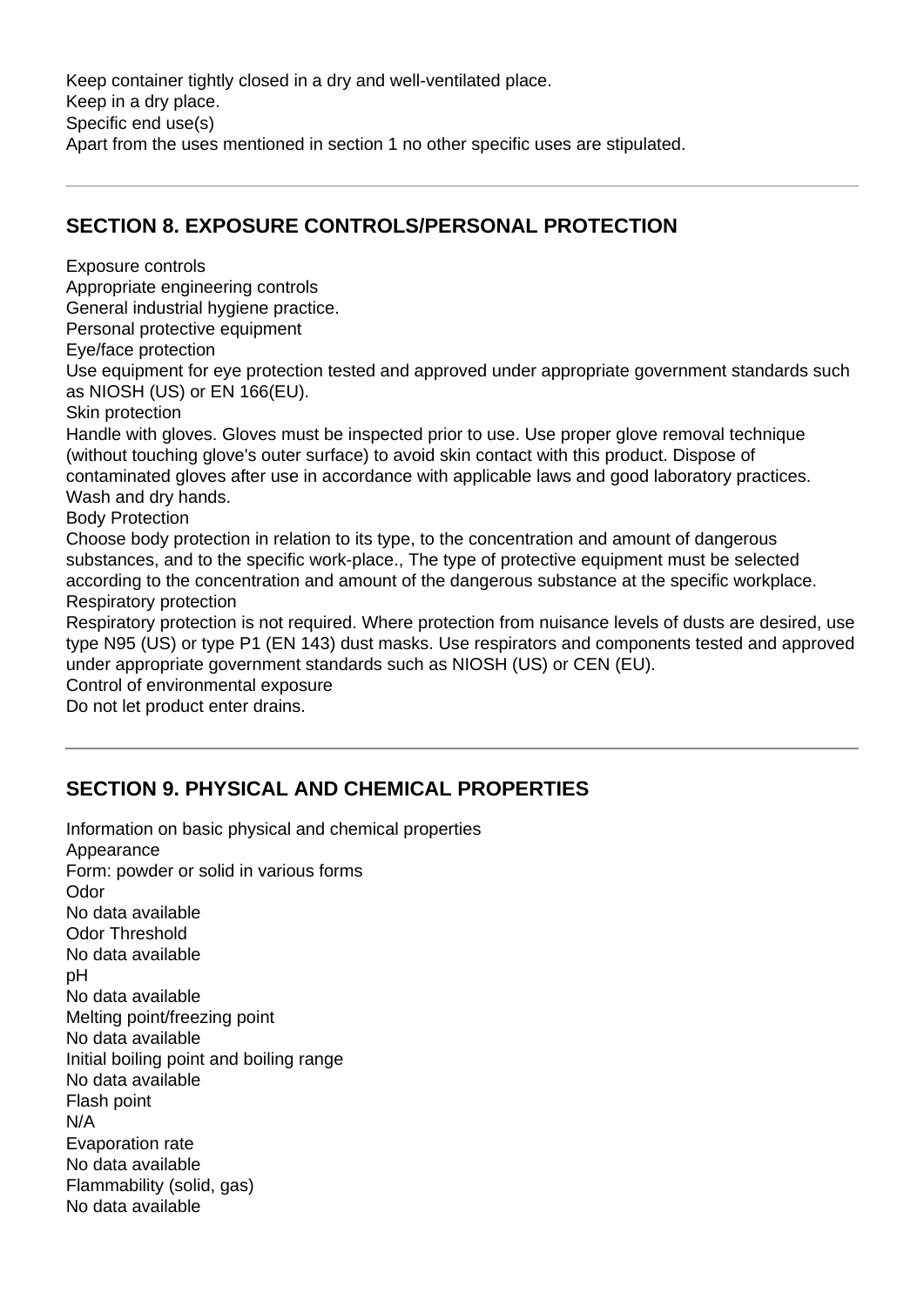Upper/lower flammability or explosive limits No data available Vapor pressure No data available Vapor density No data available Relative density No data available Water solubility No data available Partition coefficient: n-octanol/water No data available Auto-ignition temperature No data available Decomposition temperature No data available Viscosity No data available Explosive properties No data available Oxidizing properties No data available Other safety information No data available

### **SECTION 10. STABILITY AND REACTIVITY**

**Reactivity** No data available Chemical stability Stable under recommended storage conditions. Possibility of hazardous reactions No data available Conditions to avoid No data available Incompatible materials Strong oxidizing agents, Strong acids Hazardous decomposition products Other decomposition products-No data available In the event of fire: see section 5

#### **SECTION 11. TOXICOLOGICAL INFORMATION**

Information on toxicological effects Acute toxicity No data available Inhalation: No data available Dermal: No data available No data available Skin corrosion/irritation No data available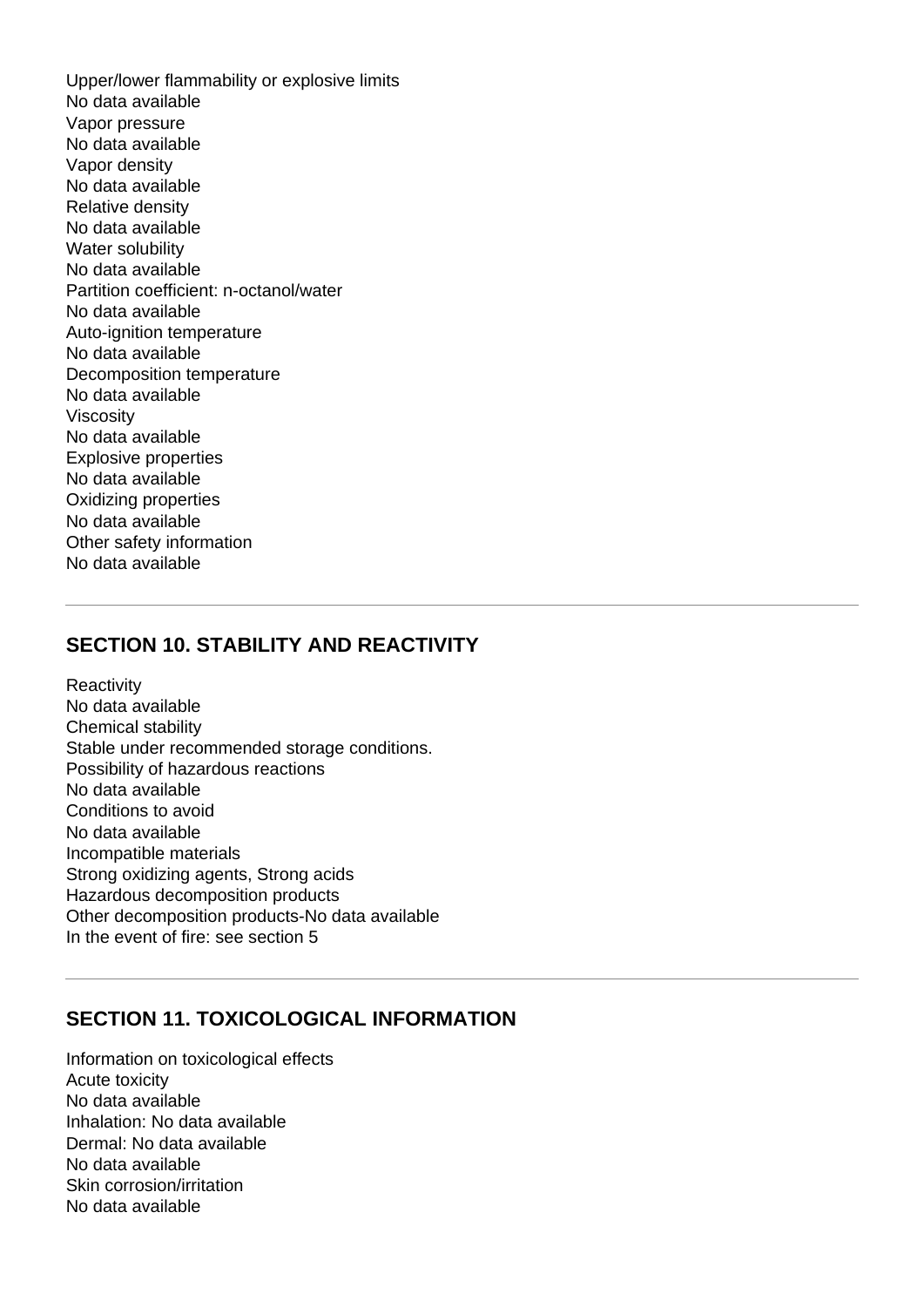Serious eye damage/eye irritation No data available Respiratory or skin sensitisation No data available Germ cell mutagenicity No data available **Carcinogenicity** IARC: No component of this product present at levels greater than or equal to 0.1% is identified as probable, possible or confirmed human carcinogen by IARC. NTP: No component of this product present at levels greater than or equal to 0.1% is identified as a known or anticipated carcinogen by NTP. OSHA: No component of this product present at levels greater than or equal to 0.1% is identified as a carcinogen or potential carcinogen by OSHA. Reproductive toxicity No data available No data available Specific target organ toxicity -single exposure No data available Specific target organ toxicity -repeated exposure No data available Aspiration hazard No data available Additional Information RTECS: Not available

### **SECTION 12. ECOLOGICAL INFORMATION**

**Toxicity** No data available Persistence and degradability No data available Bioaccumulative potential No data available Mobility in soil No data available Results of PBT and vPvB assessment PBT/vPvB assessment not available as chemical safety assessment not required/not conducted Other adverse effects No data available

### **SECTION 13. DISPOSAL CONSIDERATIONS**

Waste treatment methods Product Offer surplus and non-recyclable solutions to a licensed disposal company. Contaminated packaging Dispose of as unused product.